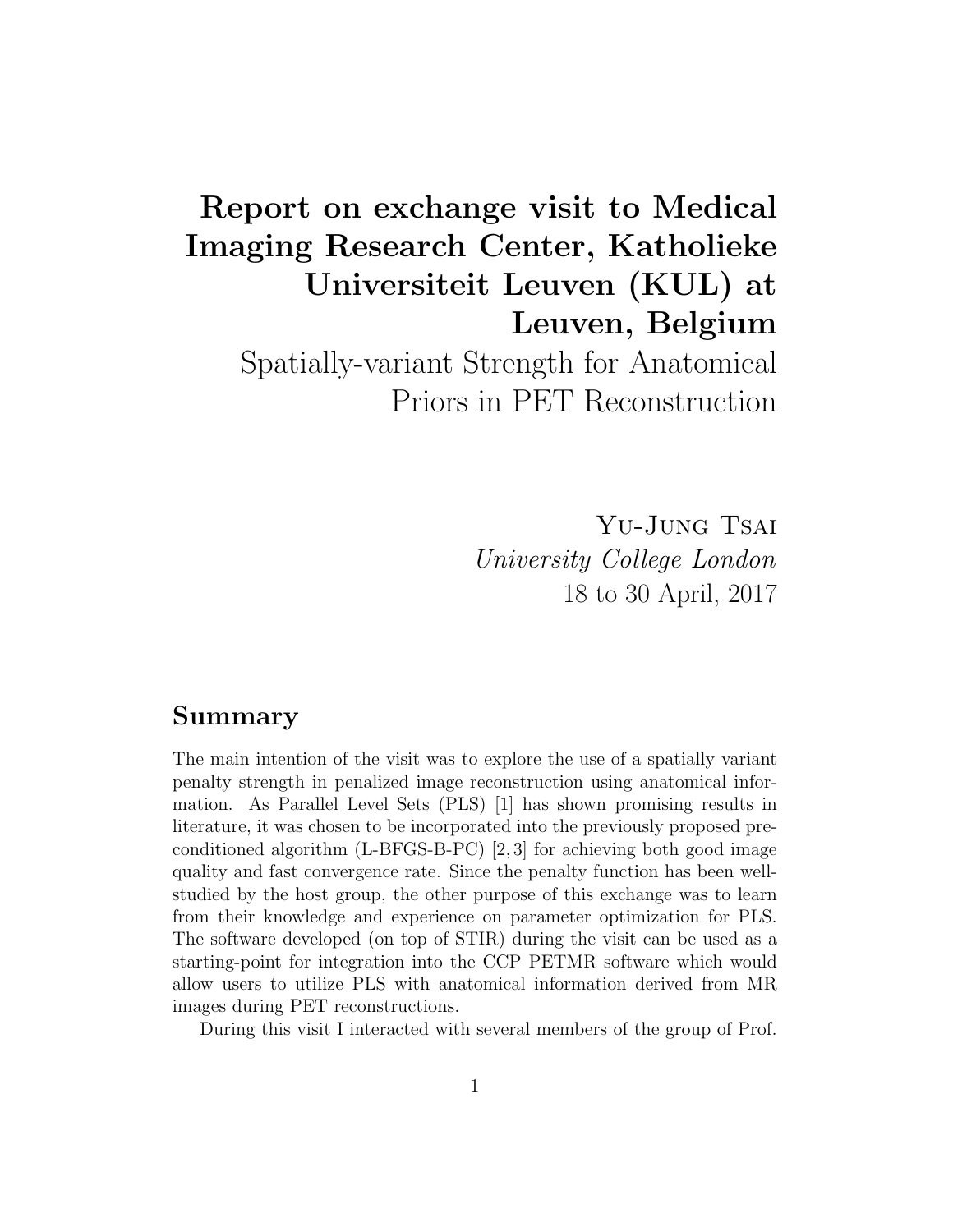J. Nuyts, most intensively with Dr Anna Turco and Dr Georg Schramm. In addition to helping me build up essential knowledge for the proposed joint project, they also provided plenty information regarding live in the center and the city so that I could get used to the new environment quickly and have a productive visit.

## Activities

#### Internal meeting

On the first day, I was asked to give a brief presentation regarding what I have done before and what I would like to achieve during the stay. We discussed the potential benefits and challenges of using a spatially variant penalty strength with the proposed algorithm (L-BFGS-B-PC) and the selected anatomical penalty function (PLS). We also arranged two joint SKYPE meetings between KUL and UCL in the following 2 weeks to discuss the simulation design for demonstrating the benefits.

### Penalty function implementation

Since the performance of PLS was different between my implementation and theirs, we decided to try to synchronize the implementation first. We then realized that we were looking at different versions of PLS (related to smoothing terms, see [1], which KUL is not using). However, this comparison allowed me to debug my own original implementation with their help. We also spent some time on debugging a first implementation of the Bowsher prior in STIR, but this was left uncompleted due to time constraints.

#### Demonstration with digital phantoms

Initially, we used a 2-dimensional (2D) digital phantom to verify that the penalty function was able to work properly with L-BFGS-B-PC. We spent a full day on tuning parameters of the algorithm to have the desired edge preserving effect introduced by PLS. The performance of applying a spatially variant penalty strength with PLS was then evaluated by using a more realistic 3D XCAT phantom with several hot spots inserted at different locations.